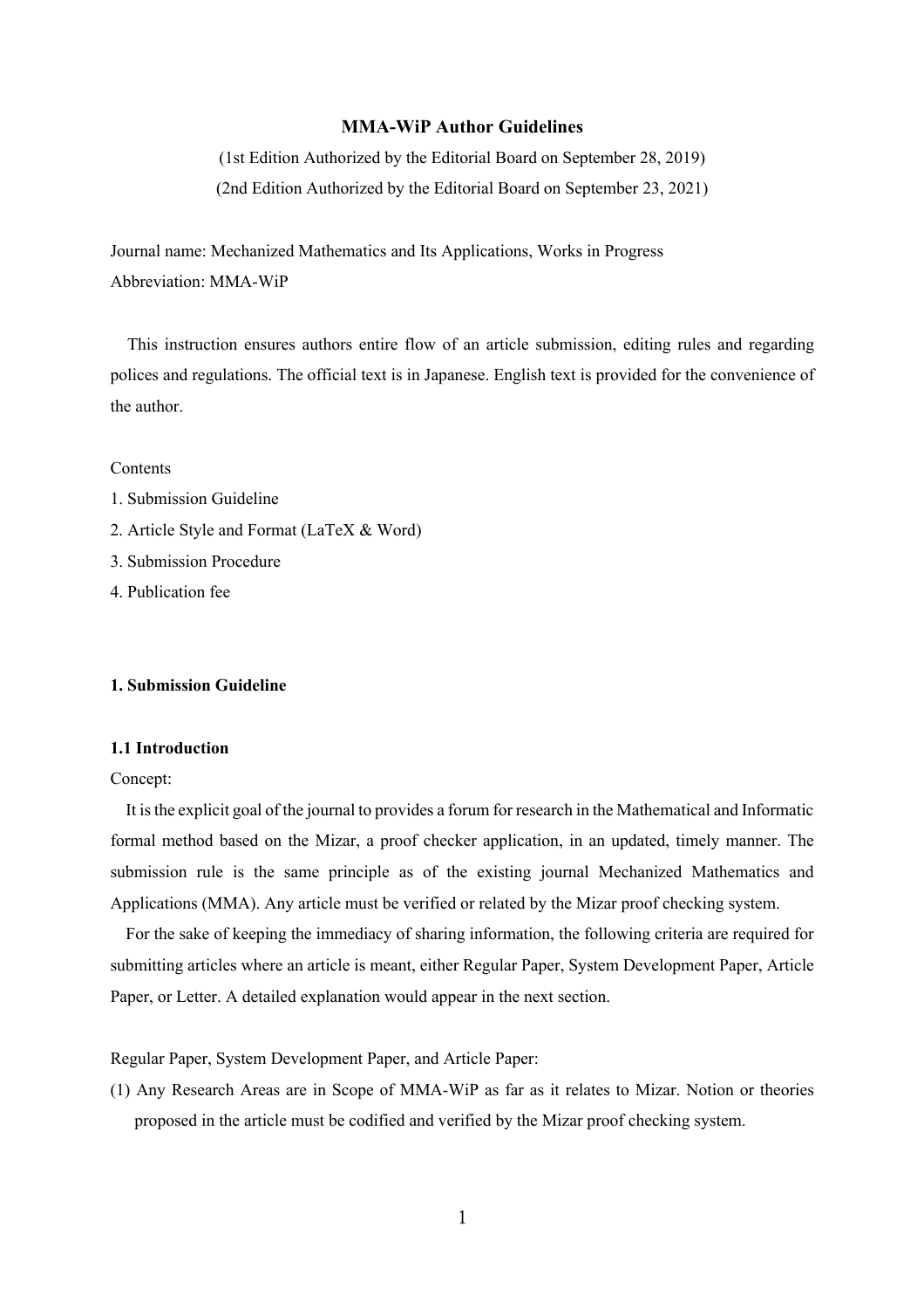- (2) System Development Paper on developing application which is based on an idea appeared in existing published Mizar articles is in scope. System Development Paper on developing Tools which is support for generating theorems of Mizar articles is in scope as well.
- (3) The review must be carried out in a shorter period under consideration of the rapid progress of industry technologies, and the publishing method is taken on an online basis to timely deliver.
- (4) Authors manuscript and associated Mizar articles verified by a proof checker are stored in MMA-WiP online (Article) repository that is open to the public in order to reuse coded theorems and to share for anyone could access to the latest resource of the area. The repository is owned and operated by mizar-jp.org.
- (5) Those authors whose manuscript is regarded as accepted or being under the review process, are highly encouraged to present his/her manuscripts in the annual Mizar symposium, it is frequently held during the year-end period.
- (6) It is encouraged for Authors to submit machine verified notions and theories that appeared in the MMA-WiP manuscript to the Polish journal of Formalized Mathematics (FM).
- (7) If the above submission to FM is accepted, then the coded part of the manuscript stored in MMA-WiP online repository would be erased, simply because it is able to refer to the same article in MML Library after FM would include it.

#### Letter:

Scope and Contents of the research area are the same as regular paper. However, the Letter aims to provide a forum among researchers in line with the following points (8)-(10).

- (8) Sharing the latest research results of informatic or formal mathematical new idea or invented notion which has been verified by Mizar.
- (9) Discussion of an article already stored in the online repository.
- (10) Journal intends to provide a forum where a proposal for an innovative idea, technical improvement, or presenting a problem regarding research topics.

## **1.2 Submission**

 The journal accepts Regular Papers, System Development Paper, Article Paper and Letters, as shown in the previous section.

 All submitted manuscripts must be fulfilling the following requirements explained in the subsections from 1.2.1 to 1.2.4 would be commonly applied to either Regular Paper, System Development Papers, or Letter. Table 1 and 2 explain the specific requirementsfor each particular article case. It is emphasized, prior to any requirements, the ethics of being a researcher and engineer must not be compromised.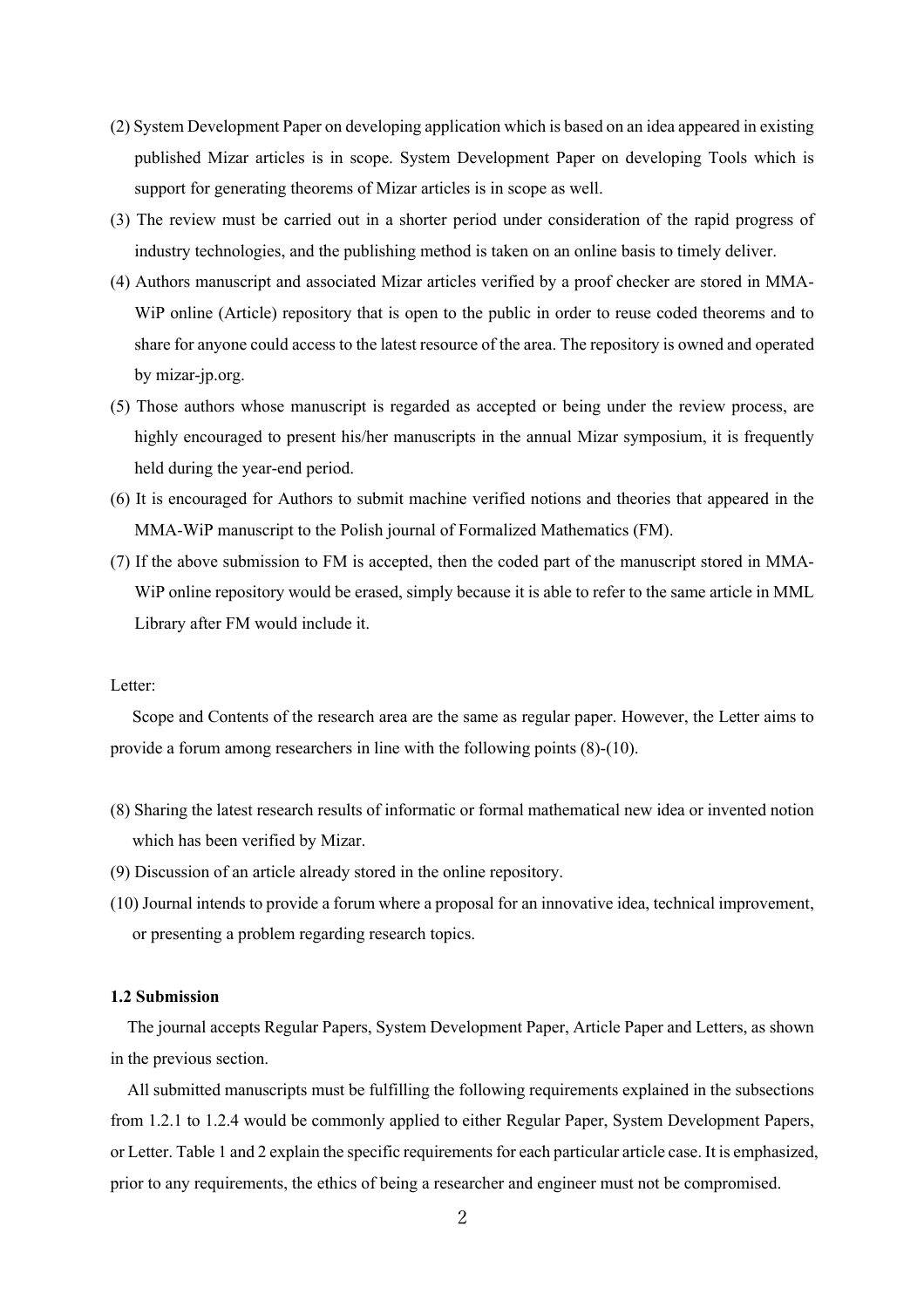### 1.2.1 Originality

- ・Proposed notions should not be derived from existing theorems in MML in a trivial manner.
- ・In the case of System Development Paper, even proposed system is combined known technics, and it could be treated as new if the following criteria are met:
	- a) The same combination has not been applied,
	- b) The system itself is new, and
	- c) New findings derived from the system.
- ・Comply copyrights policy and it is not allowed dual submitting, the author should not, in general, publish manuscripts essentially the same contents in multiple journals.

### 1.2.2 Significance

- ・Journal expects the author's contribution would have some significance to reinforce or widen the research area.
- ・Impact or importance of articles would be measured potentially by estimating how much it is utilized or referred to the MML libraries.
- ・Regarding to system-related research, authors emphasize the advantage of their proposed software comparing existing similar systems by benchmark testing or by available technical data. In a case a system is completely new, there is no existing system one could compare, necessarily justification of its advantage is required.

### 1.2.3 Reliability

- ・Reliability of an article is guaranteed by the following manner, presented notions and ideas are translated to Mizar code and verified in the Mizar proof checking system.
- ・An article on a study of system development, it is not required to describe intermediate detailed test result. It is fully the author's responsibility to assure the reliabilities of their result. The followings are to be considered prior to submit a manuscript:
- ・References are enumerated properly completed without any particular bias.
- ・Technical results are evaluated by appropriate comparison with the existing system, and its result is concluded by appropriate reasoning.
- ・System Development article consists of three parts; theoretical presentation, computation experiment, and evaluation of the result. Justifications of the result should be done by supporting test or backtesting. However, the idea itself is excellent, and rigorous support test may not be required.
- ・Conditions of test/experiment must be precisely described.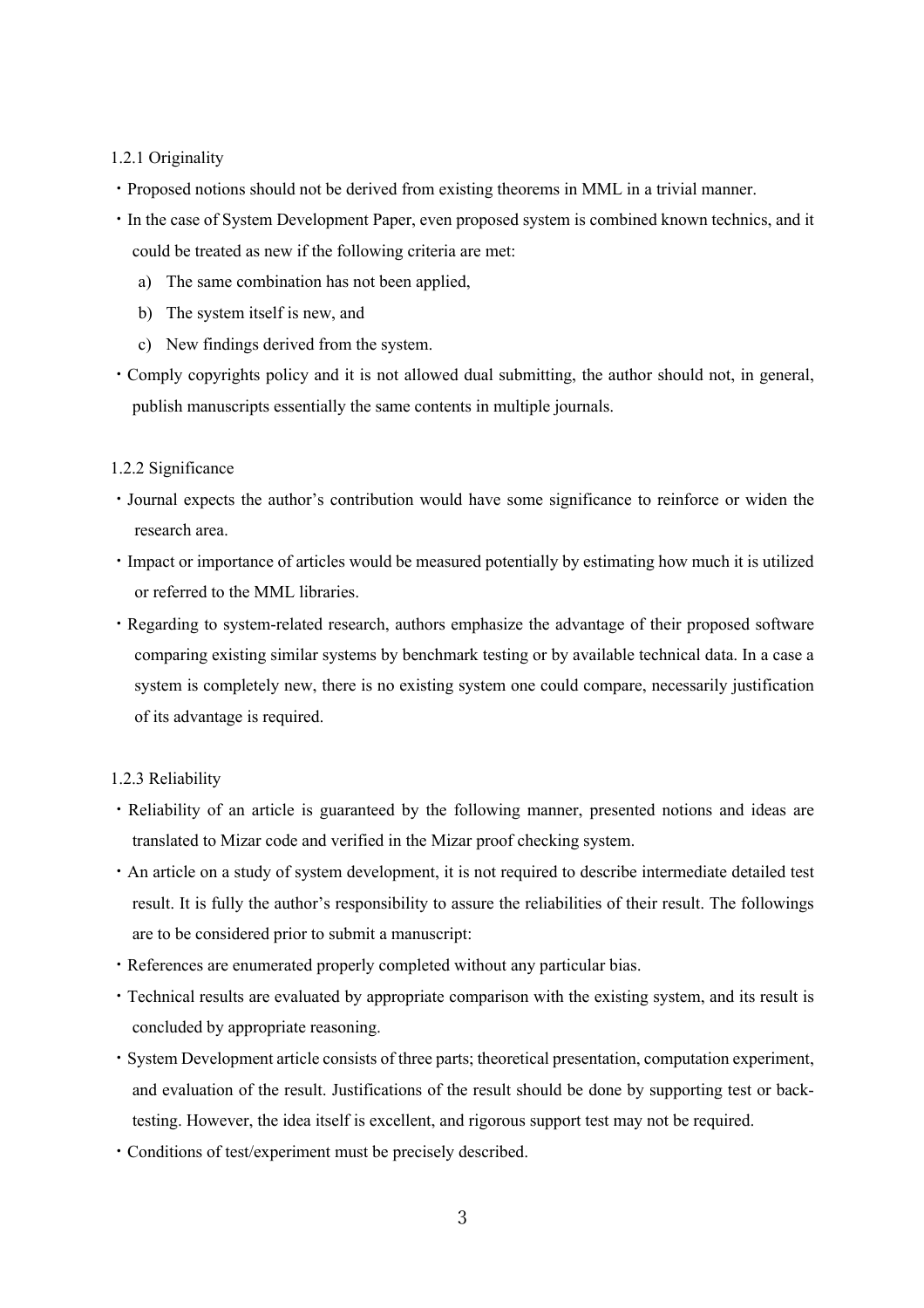1.2.4 Comprehensive

- ・Author's claim and its argument must be comprehensive based on structured and clear reasoning.
- ・As for System Development Report, it must include technical background and its Interpretation into formal methods in order to reader could see the relation between the engineering aspect and formal method.
- ・For Article Paper, only the contents of files that have passed the Mizar proof checker (\*\*\*\*.miz, \*\*\*.voc) will be published. Therefore, authors are requested to remove unnecessary citations and proof steps as much as possible in the environment and body sections using the utilities provided by the Mizar support system.

(Please refer to the procedure described in http://mizar.org/library/submit.html)

| Elements    | Contents                                                                                                                                                                          | Requirements (Regular Paper)                                                                                                                                                                                                                                                                                                                                                                                                     |
|-------------|-----------------------------------------------------------------------------------------------------------------------------------------------------------------------------------|----------------------------------------------------------------------------------------------------------------------------------------------------------------------------------------------------------------------------------------------------------------------------------------------------------------------------------------------------------------------------------------------------------------------------------|
| Scope       | Any Research Areas is in Scope of<br>MMA-WiP as far as it relates to<br>Mizar                                                                                                     | The submission rule is the same principle<br>as of the existing journal, Mechanized<br>Mathematics and Applications (MMA).<br>Any article must be verified by the Mizar<br>proof checking system. It is allowed to<br>present a system application based on<br>existing published Mizar articles or<br>supporting tools for the proof checker<br>Mizar. These articles are called "System<br>Development Paper."                 |
| Originality | The main result and contents of the<br>submitted paper must be unpublished.<br>The proposed notion should not be<br>derived from existing theorems in<br>MML in a trivial manner. | The proposed notion should not be derived<br>from existing theorems in MML in a trivial<br>In<br>the<br>of<br>System<br>case<br>manner.<br>Development<br>Paper,<br>even proposed<br>system is combined known technics, it<br>could be treated as new if the following<br>criteria are met; a) The same combination<br>has not been applied, b) System itself is<br>new, c) Deliverables from the system<br>provide new results. |

Table.1 Criteria of Contents & Requirements for Regular Paper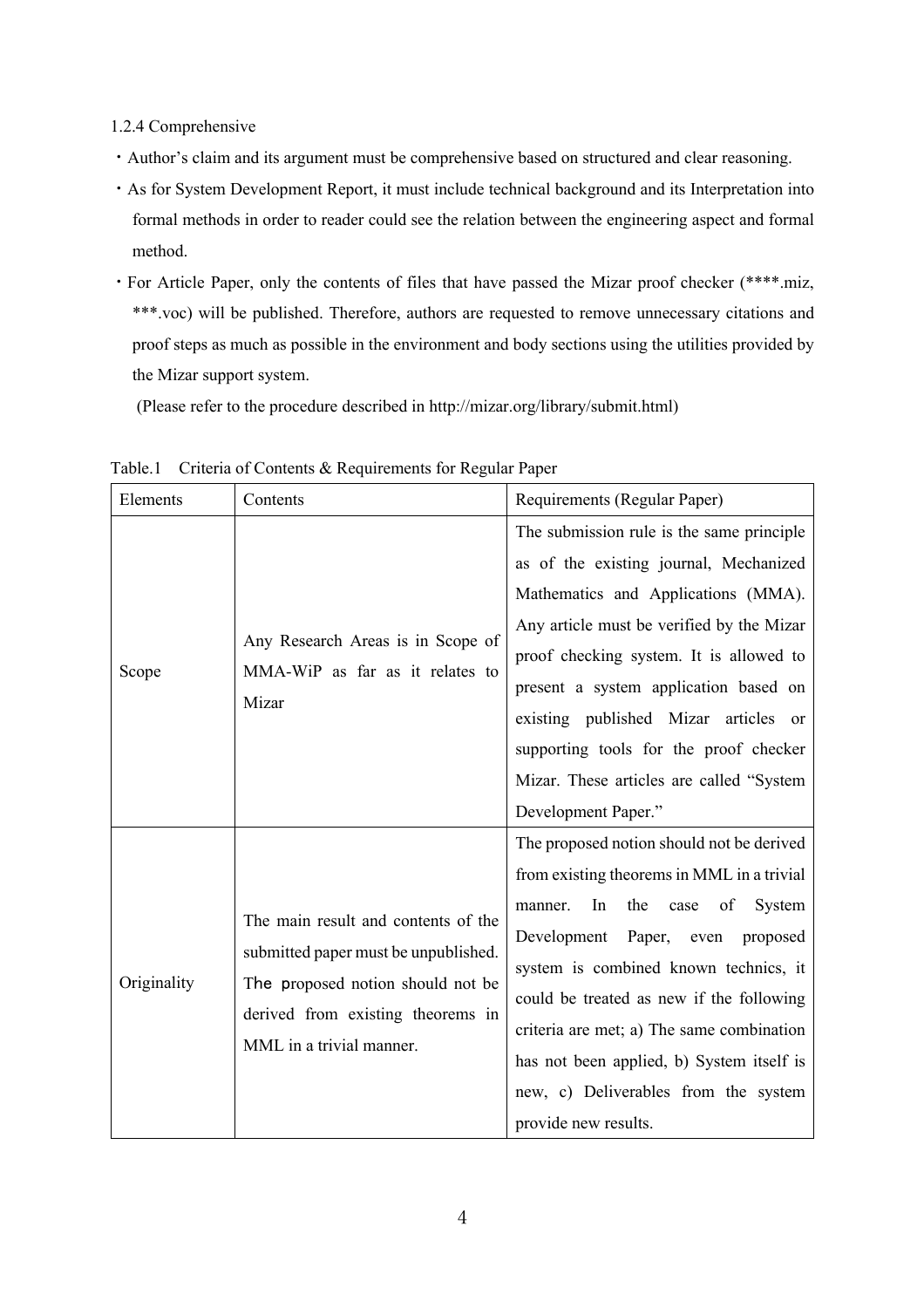|               |                                                                                                          | The impact or importance of articles would    |
|---------------|----------------------------------------------------------------------------------------------------------|-----------------------------------------------|
|               |                                                                                                          | be measured potentially by estimating how     |
|               |                                                                                                          | much it is utilized or referred to the MML    |
|               | Journal<br>expects<br>author's<br>the                                                                    | libraries.                                    |
|               | contribution<br>would<br>have<br>some                                                                    | In the case of System Development Paper,      |
| Significance  | significance to reinforce or widen the                                                                   | there is no existing system one could         |
|               | research area.                                                                                           | for justification of his/her<br>compare       |
|               |                                                                                                          | presenting system, necessarily a reasoning    |
|               |                                                                                                          | of its advantage would be presented to        |
|               |                                                                                                          | persuade the audience effectively.            |
|               | The reliability of an article is                                                                         | In the case of System Development Paper,      |
|               | guaranteed by the following manner,                                                                      | results can be thought to be reliable if the  |
| Reliability   |                                                                                                          | following information, which technologies     |
|               | presented notions and ideas are<br>translated to Mizar code and verified                                 | are combined, which kind of environment       |
|               | in the Mizar proof checking system.                                                                      | and condition are deployed, are clearly       |
|               |                                                                                                          | described.                                    |
|               |                                                                                                          | In the case of System Development Paper,      |
|               |                                                                                                          | it must include technical background and      |
|               |                                                                                                          | its Interpretation into formal methods in     |
|               |                                                                                                          | order to reader could see the relation        |
|               |                                                                                                          | between the engineering aspect and formal     |
| Comprehensive | The author's claim and its argument<br>must be comprehensive based on<br>structured and clear reasoning. | method.                                       |
|               |                                                                                                          | For Article Paper, only the contents of files |
|               |                                                                                                          | that have passed the Mizar proof checker      |
|               |                                                                                                          | (****.miz, ***.voc) will be published.        |
|               |                                                                                                          | Therefore, authors are requested to remove    |
|               |                                                                                                          |                                               |
|               |                                                                                                          | unnecessary citations and proof steps as      |
|               |                                                                                                          | much as possible in the environment and       |
|               |                                                                                                          | body sections using the utilities provided    |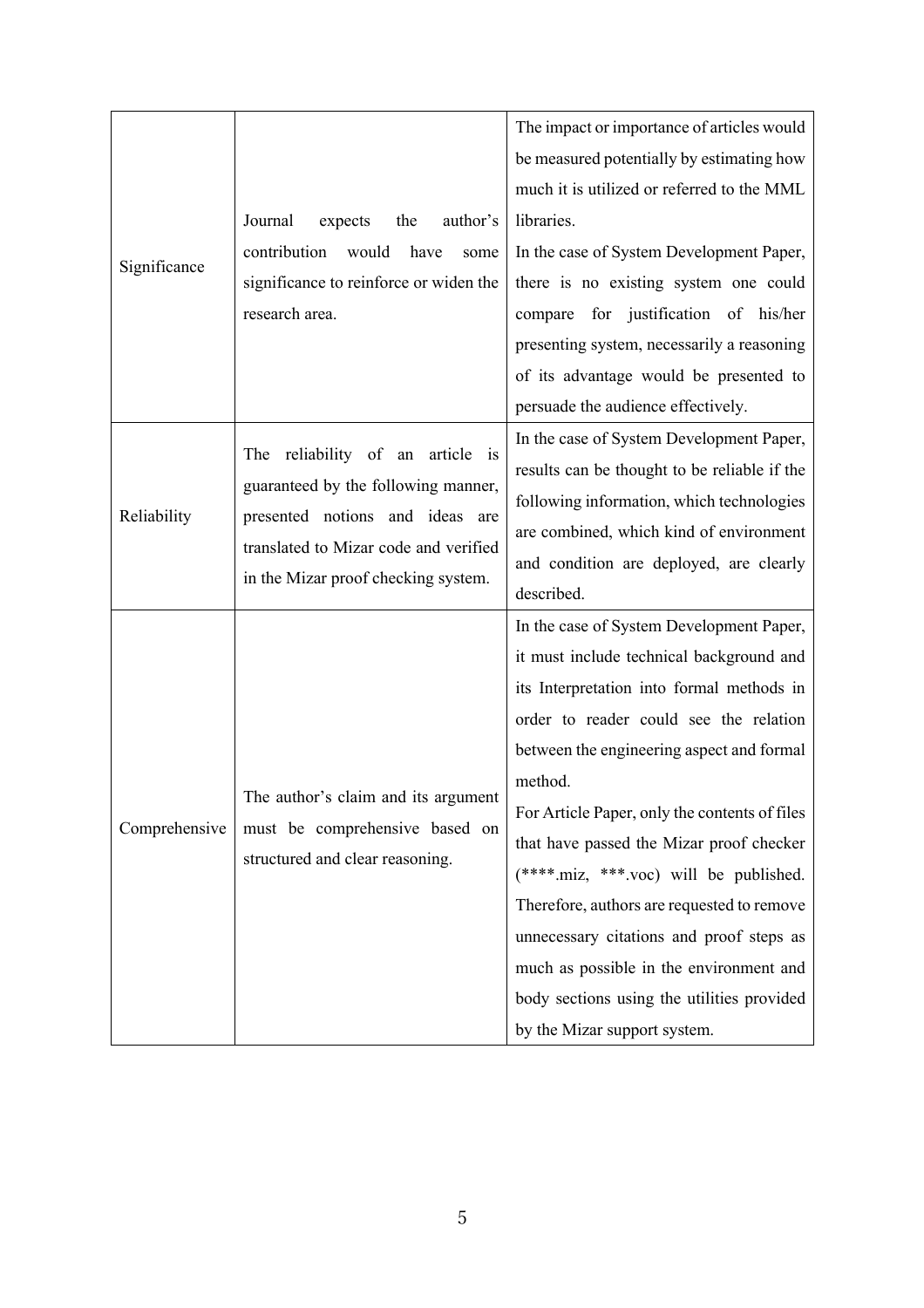Table.2 Criteria of Contents & Requirements for Letter

|                   | Requirements (Letter)                                                                                                                 |                                                                                                                                        |
|-------------------|---------------------------------------------------------------------------------------------------------------------------------------|----------------------------------------------------------------------------------------------------------------------------------------|
| Decision Criteria | (Take)<br>Research<br>Report<br>Latest<br>advantage of quick announcement)                                                            | Discussion / Problem presentation<br>(Object to inspire readers awareness on<br>the problem)                                           |
| Originality       | Most important                                                                                                                        | Partially important                                                                                                                    |
| Significance      | Necessary                                                                                                                             | According to the above objective                                                                                                       |
| Reliability       | Being verified by the Mizar proof<br>checking system guarantees its<br>reliability.                                                   | According to the scope/ Mizar proof<br>checker and MML libraries or develop<br>support tools. The problem should have<br>generalities. |
| Comprehensive     | Claim and its argument must be comprehensive based on structured and clear<br>reasoning. The scope can be reduced from Regular Paper. |                                                                                                                                        |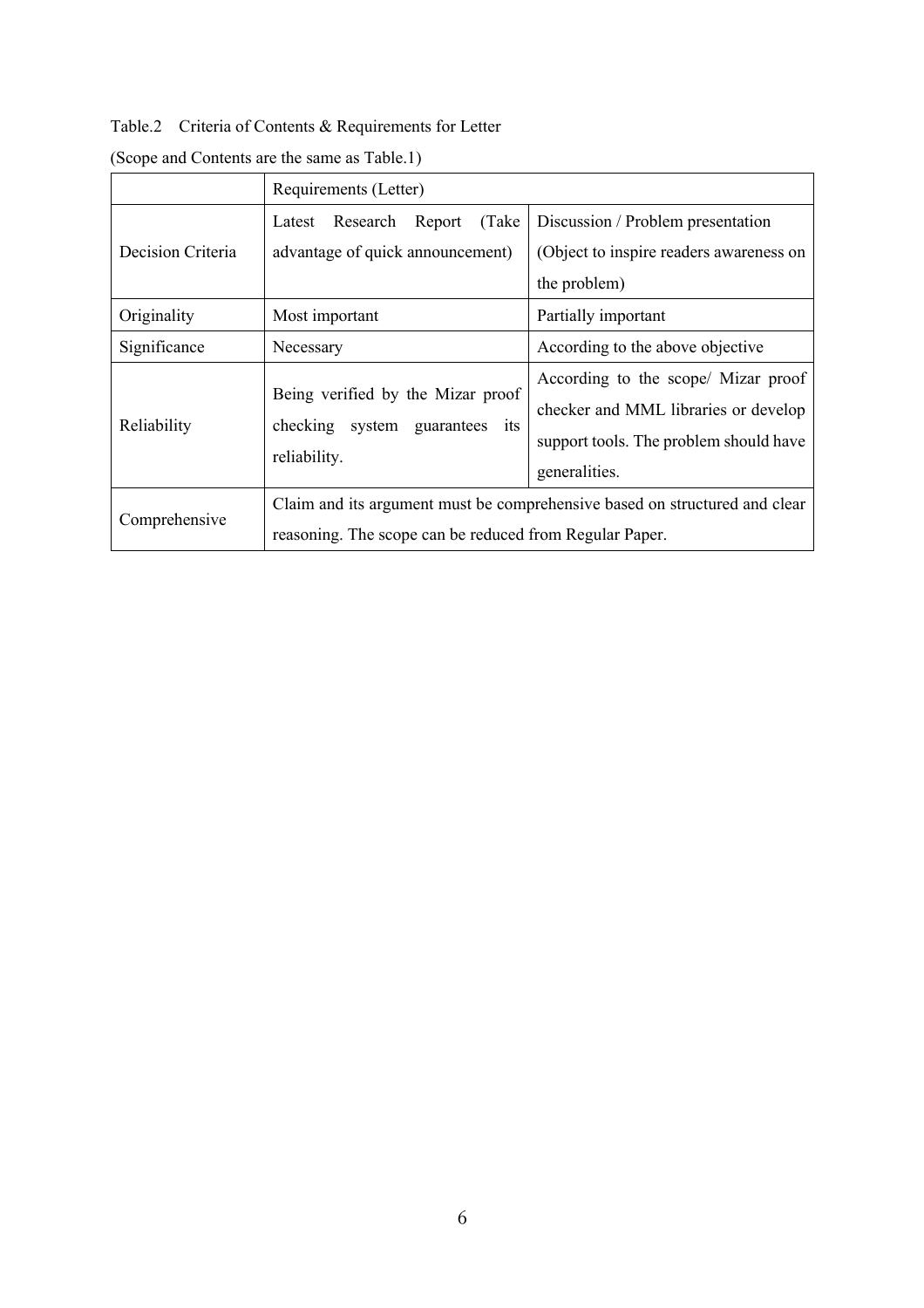### **1.3 Definition of Public Publications**

 In this guideline, Public Publications mean those magazines or books which can be available at the domestic or internal market and those journals which include refereed paper and issued by academic societies or institutes. Authors are allowed to submit articles that have been appeared in other published material rather than give a definition of the publication and deem to be no potential copyright violation as a new article. However, the author should clarify the fact with a copy of its evidence. Those material which has been appeared in a conference sponsored or co-sponsored by MMA-WiP are not necessary to attach.

#### **1.4 Copyright**

#### 1.4.1 Copyright ownership

All copyrights, whether inside or outside Japan (hereinafter including all rights provided for in Articles 21 through 28 of the Copyright Law of Japan) for the papers submitted to the MMA-WiP shall in principle belong to the mizar-jp.org site as from the time when the manuscript is registered in MMA-WiP online repository. By electrically submitting the manuscript to MMA-WiP, it is regarded that the author agrees on copyright policy stated in this Author Guidelines.

For the method of transferring copyright when electronic submission is not possible, the author should contact the Society's Editorial Committee.

#### Rights of Authors:

Authors have other rights rather than transferred copyright.

- (a) Authors have other rights, such as a patent.
- (b) Authors may use their materials partially to compile their publication list.
- (c) Authors may distribute copies of materials for non-commercial purposes, such as classroom teaching.
- (d) Authors shall comply with domestic copyright law.

#### 1.4.2 Exception for Submission to other publication

Authors may not submit an article which is essentially same content as MMA-WiP has received to other academic societies, the journal of Formalized Mathematics (FM), and Mizar Mathematical Library (MML) are the exception, those Papers for which the final manuscripts were received by MMA-WiP. In the case a decision is made not to publish in MMA-WiP as reject, MMA-WiP will return the copyright for such paper to the author.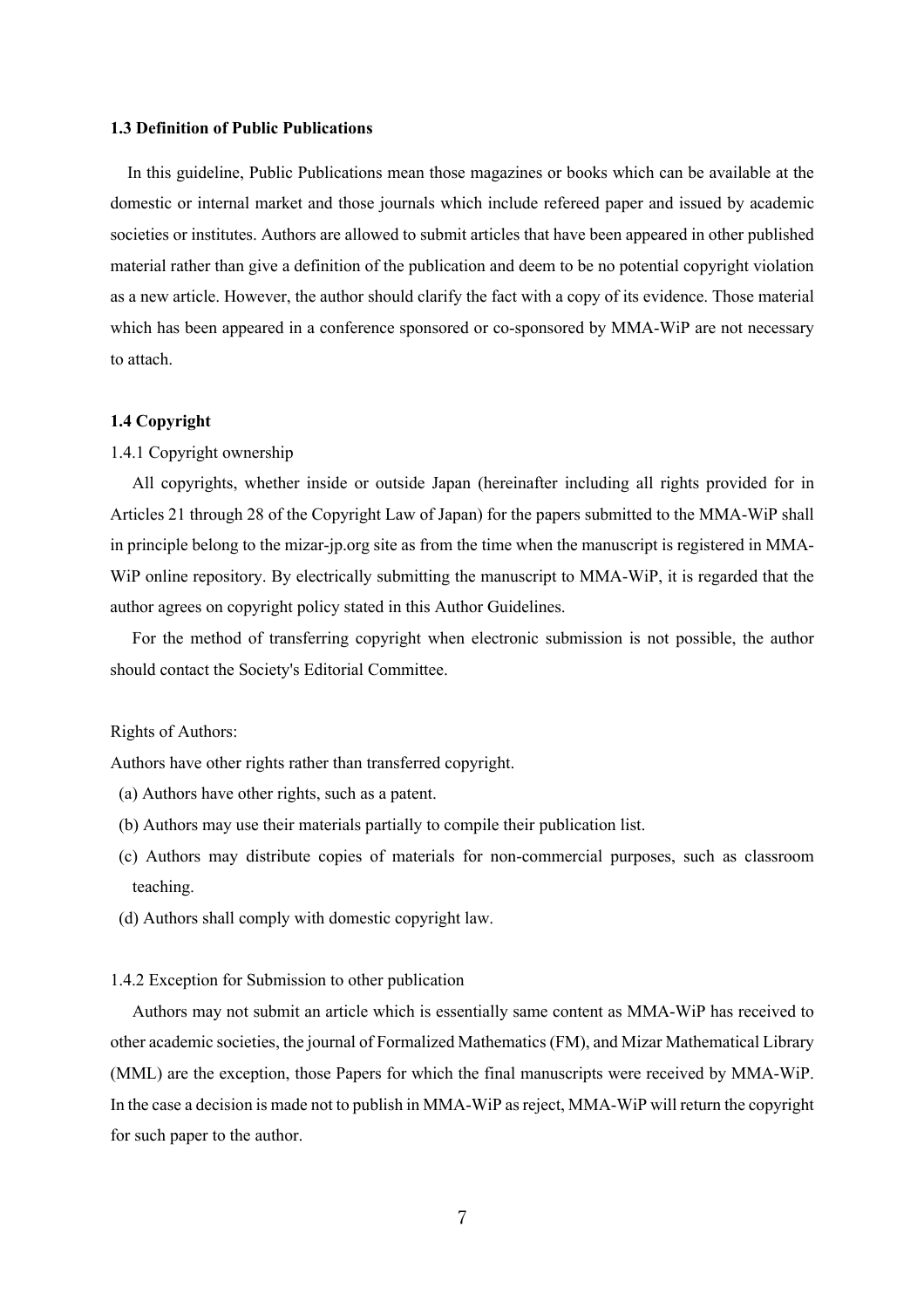- 1.4.3 Notes regarding copyrights transfer
- (a) In order to comply with copyright, you should obtain written consent from licenser to reprint without charge if required.
- (b) An article should include all coauthor's name who contributor essentially.
- (c) A consent or approval should be obtained prior to submission from an appropriate person who has the authority of the author's affiliate, if necessary.

### **1.5 Publishing translation papers**

Authors are granted to publish their own English translation of an accepted paper in Mechanized Mathematics and Its Applications (MMA).

### **2. Preparation manuscript**

#### **2.1 Important notices**

The purpose of MMA-WiP is to become quickly and widely known as the results of new research, development, and applications that contribute to the science and technology of Mizar proof checking system and MML libraries. Since valuable and exciting information for readers should be published in the journal quickly and recognized efficiently, authors make manuscripts with following in mind.

(1) Notion or theories proposed in the article must be codified and verified by Mizar proof checking system.

- (2) Not only experts but also non-experts can understand the significance of contents and results.
- (3) Manuscripts should be concisely presented without irrelevant content. The author must make sufficient elaboration to avoid typographical errors.
- (4) Contents should be written logically without a gap in explanation. The validity of the prerequisite assumption and condition for the paper should be considered enough. Moreover, its generality should be shown.
- (5) The current status of the related field would be summarized. The position of the paper there would be appeared.
- (6) The author would expressly represent which part is creativity or originality or significance in the paper.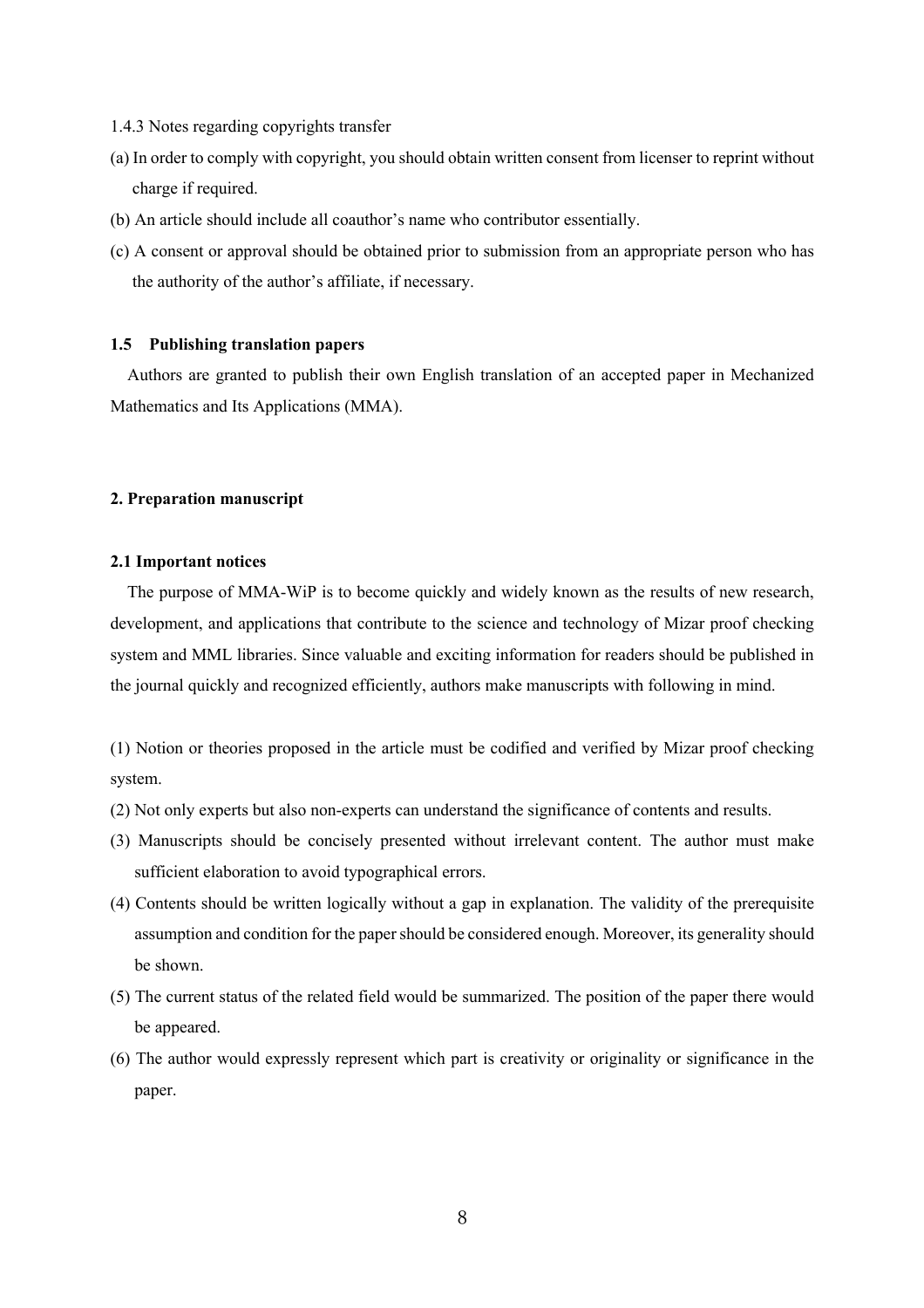### **2.2 Language**

Only Japanese or English language is considered for publication. Mizar article must be codified into Mizar language and verified by Mizar proof checking system. For Article Paper, the language of the text must be English.

# **2.3 Manuscript style and number of pages**

Manuscript style and the number of pages for paper and letter are shown in following Table.3 and 4, respectively.

|                     | Title        | The paper title must be able to image the work.                              |
|---------------------|--------------|------------------------------------------------------------------------------|
| Manuscript<br>Style | Abstract     | The contents of the paper are accurately summarized. About 100 words.        |
|                     |              | For Article Paper, the language of the text should be English. A one-page    |
|                     |              | abstract describing the contents of the paper should be included as a        |
|                     |              | cover page (required). A Japanese abstract may also be included.             |
|                     | Introduction | It should be concisely written and can be easily understood, such as the     |
|                     |              | concept, purpose, reason, method, conclusion.                                |
|                     |              | Necessity/significance of the research, the current status / the position of |
|                     |              | the research in related fields, the purpose and the scope of the research,   |
|                     |              | and the point of the originality should be represented without a body of     |
|                     |              | the paper.                                                                   |
|                     | Conclusion   | Achievements against purpose, assertions of study, and future works          |
|                     |              | should be summarized.                                                        |
|                     | Length<br>of | The number of pages must be $8$ (min)-16(max). However, the maximum          |
|                     | manuscript   | number of pages for an article is not set for Article Paper.                 |

Table 3. Manuscript style and number of pages for Regular Paper and System Development paper

### Table 4. Manuscript style and number of pages for Letter

|            | Title        |                                                                       |  |
|------------|--------------|-----------------------------------------------------------------------|--|
|            | Abstract     |                                                                       |  |
| Manuscript | Introduction | It encourages that the content of the Letter is generally understood. |  |
| Style      | Conclusion   |                                                                       |  |
|            | of<br>Length | The number of pages must be $4(min) - 8(max)$                         |  |
|            | manuscript   |                                                                       |  |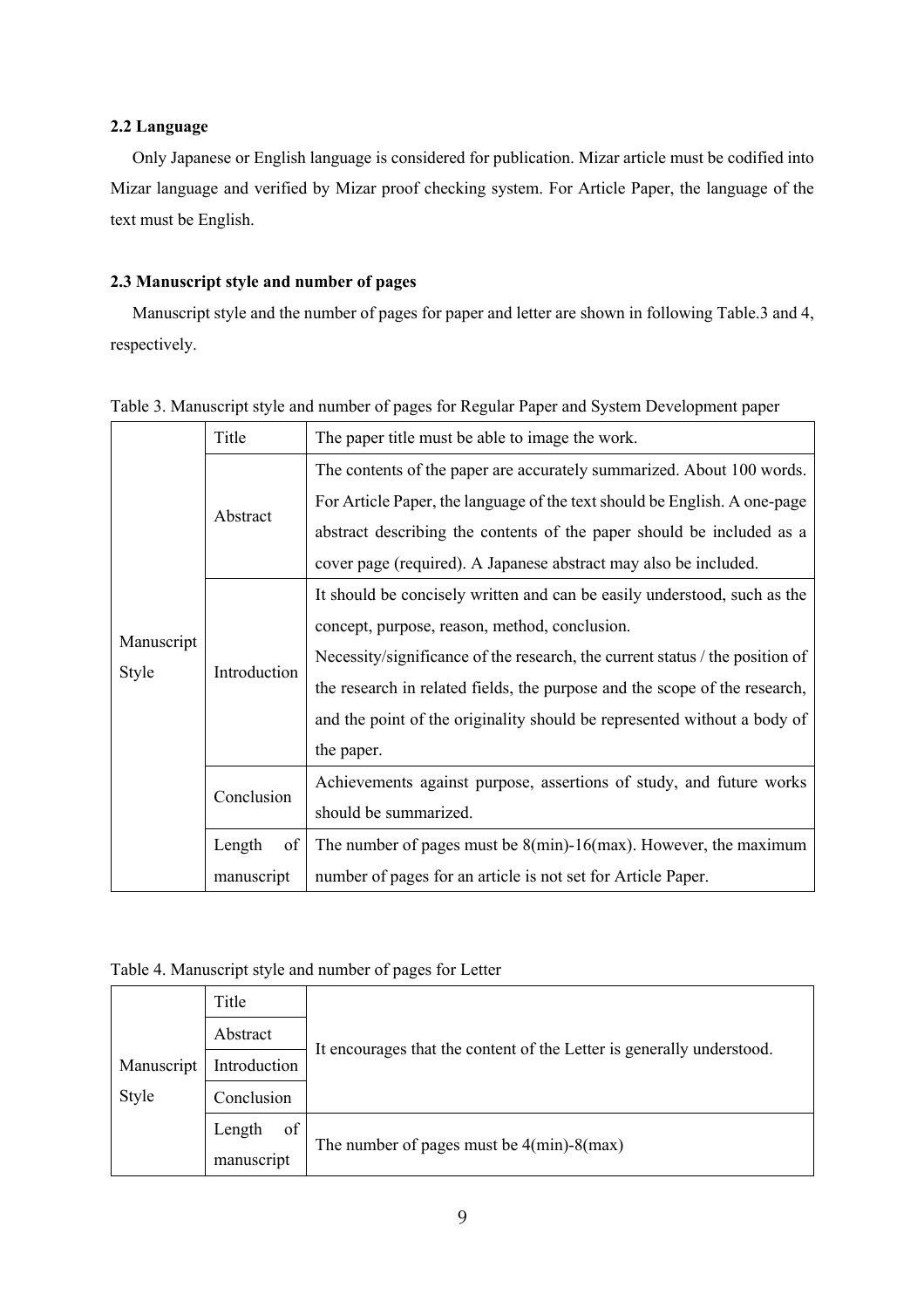### **2.4 Manuscript Format**

Manuscript format for Paper and Letter submitted to the MMA-WiP (hereinafter referred to as "Papers") is exhibited in this chapter.

### 2.4.1 Manuscript preparation

All manuscript should be prepared using the LaTeX style file or MS-Word Template for the MMA-WiP provided by the MMA-WiP as a general rule. The MMA-WiP LaTeX Style File and MS-Word Template are available from the following MMA-WiP site; http://mizar-jp.org/journal/MMA-WiP

Please follow the instructions below when preparing the manuscript using the MMA-WiP LaTeX Style File or MS-Word Template.

(1) Figures and photographs should be electronically included in the manuscript.

(2) The MMA-WiP LaTeX Style file and MS-Word Template distributed should not be modified.

#### 2.4.2 Manuscript Structure

The manuscript should consist of the following contents (1)-(16) in the order as specified below. Please format a manuscript in reference to a sample image PDF file of the published paper included in the template file.

- (1) Type of manuscript: Regular Paper, System Development Paper, Article Paper, or Letter
- (2) Japanese title (for Japanese paper only)
- (3) English title
- (4) Name(s) of the author(s) in Japanese (for Japanese paper only)
- (5) Name(s) of author(s) in English
- (6) Affiliation(s) and address(es) in Japanese (for Japanese paper only)
- (7) Affiliation(s) and address(es) in English
- (8) The mailing address of the corresponding author
- (9) Mizar Version, MML Version (not necessary for a letter)
- (10) Abstract (in English. about 100-200 words for a paper, within 100 words for a letter)
- (11) Already appearance or in submission elsewhere (if any)
- (12) Body of the manuscript (citation at least one Mizar article or MML, for a paper)
- (13) Acknowledgments (if any)
- (14) References
- $(15)$  Mizar article information (for a paper)
- (16) The abstract file of Mizar article in (15) written by listing style. For Article Paper, only the contents of files that have passed the Mizar proof checker (\*\*\*\*.miz, \*\*\*.voc) will be published.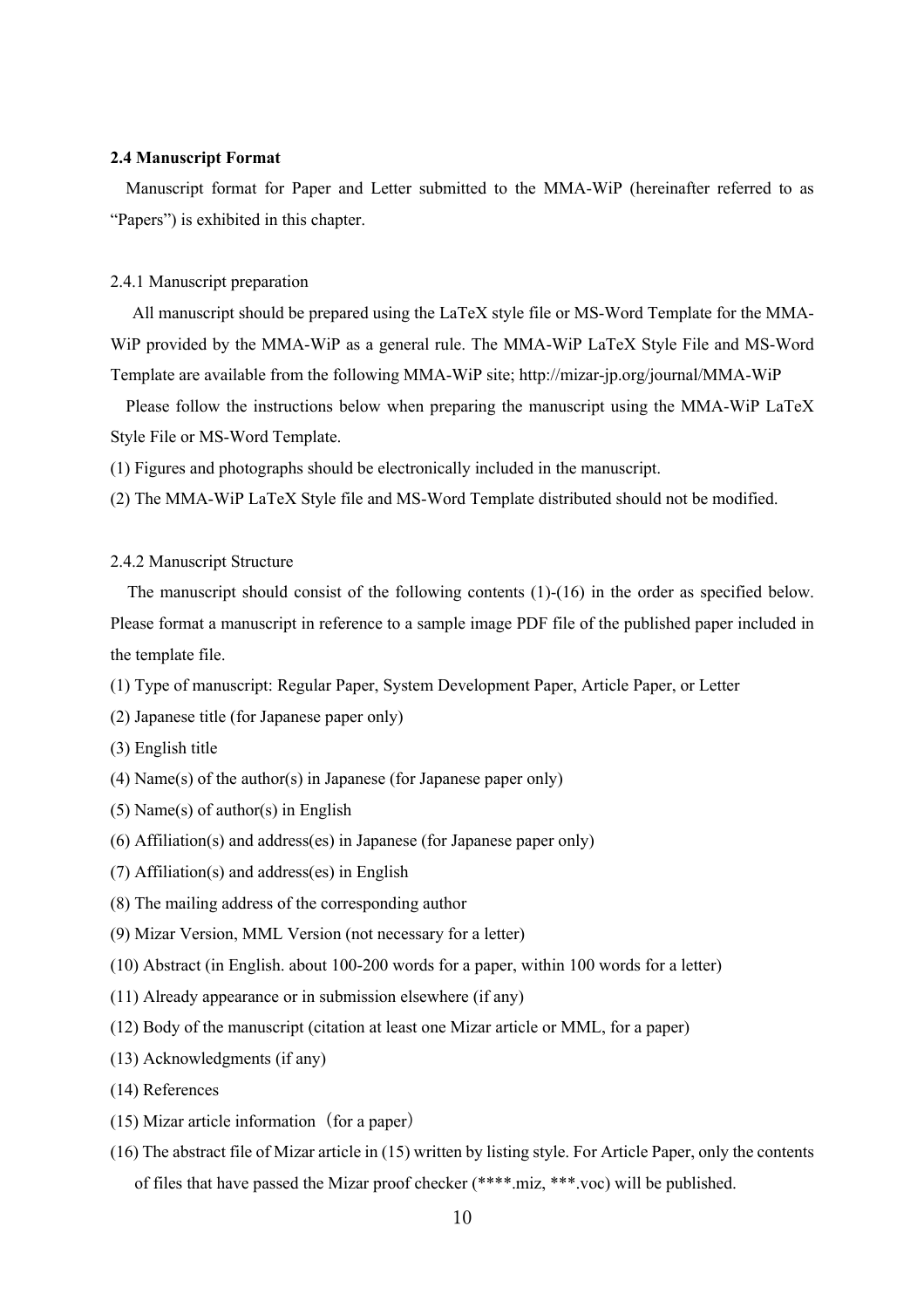#### 2.4.3 Body of the manuscript

The body of the manuscript should be written in the following order.

Section:1 \*\*\*\*\*\*\*\*\*

Subsection:1.1 \*\*\*\*\*\*\*\*\*

### 2.4.4 References

- (1) References are not only the author's own related papers but also written by other papers. Any supplementary materials of the papers cannot be attached at submission.
- (2) All references should be numbered and listed at the end of the main text, and the numbers should be noted in the main text with a parenthesized number in superscript, where the reference is made in the main text.
- (3) Committee report or company report which are not published in the general public should not be included in the references.
- (4) Papers in submission elsewhere are not appropriate.
- (5) In principle, references are written in English. In the case that Japanese reference is cited in Japanese paper, Japanese and English titles should be written. The names of all authors must be listed. Do not omit the title of the paper. Japanese author names should be full names. For more detail, please see the distributed template file.

### 2.4.5 Program list, Mizar article, Figures, Photographs, and Tables

- (1) The program list and Mizar article should be full page width beyond the body width and written inline in the text.
- (2) The title of the program list and Mizar article (MML identifier, serial numbers of theorem or definition) should be written in English and left-justified at the top of the list.
- (3) Figures, photographs, and tables should be fitted as figure and table style respectively, and body width, and written inline in the text.
- (4) The title of figures, photographs, and tables should be left-justified at the bottom.
- (5) All legend in the figure, photographs, and tables must be in English.
- (6) The number of program list, Mizar article figures, photographs, and tables must be a serial number.

#### 2.4.6 Attachment of verified Mizar article and support files

Notion or theories proposed in the article must be codified and verified by the Mizar proof checking system. The author should create the abstract file and pre-load file, store them into a designated folder, and finally submit it with the manuscript.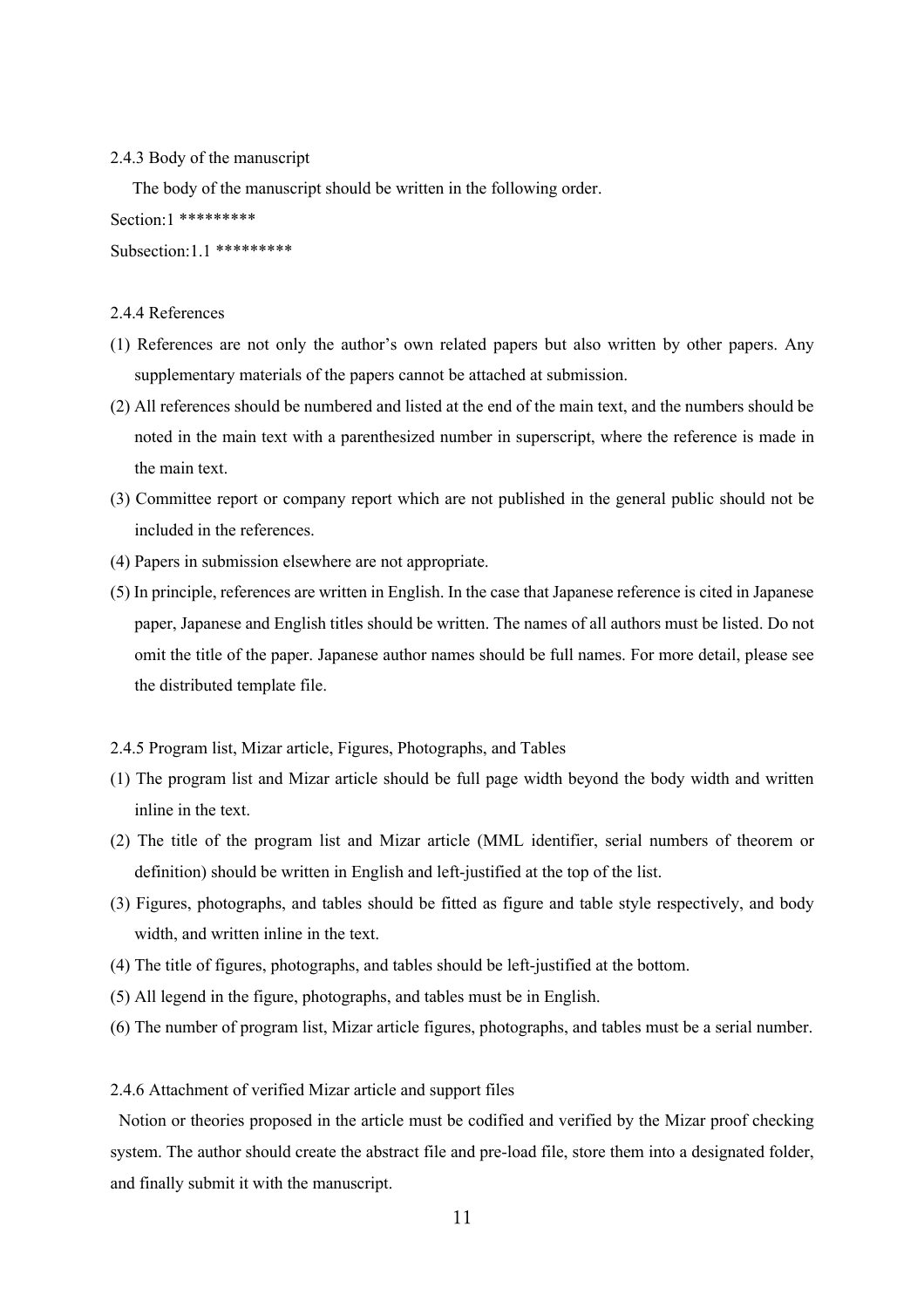See the template file representing the folder arrangement of support files and attachment method by ZIP compression archive.

### **3. Process for Initial Submission of a Manuscript and Review Process**

### **3.1 Process for Initial Submission of a Manuscript**

Authors and Mizar-JAPAN contact concerning submission, receipt, review, resubmission, evaluation, and submission of the final manuscript of papers by the only email. Email address is listed on the following MMA-WiP site; http://mizar-jp.org/journal/MMA-WiP

### **3.2 Submission**

Information specified in the template must be provided. Then, the manuscript (and support files as Mizar article) should be compressed and sent ZIP archive file. If the paper or the article has been previously published in printed publications other than the released publications and is non-problematic with respect to copyright laws, the published manuscript must be attached to the manuscript submitted to the MMA-WiP.

#### **3.3 Receipt, Review, Resubmission, and Evaluation**

The committee of MMA-WiP will email receipt confirmations and inquiries about the submitted paper.

- (1) The paper and article submitted are confirmed the registration information by the committee of MMA-WiP, and the author will receive an acknowledgment receipt with a paper ID. However, when a paper or an article deviates significantly from the instructions described in these guidelines, the paper or the article will not be accepted. Furthermore, any replacement of the papers and articles would be rejected once they submitted. Any change and addition of the authors would also be rejected once they submitted.
- (2) The paper and article submitted will be reviewed in accordance with the "Rules for review criteria" by one or two or more reviewers. Based on the comments of the reviewers, the editor in chief evaluates the paper and article and reports the results to the chairperson of the Editorial Affairs Committee. The chairperson of the Editorial Affairs Committee, in the committee of MMA-WiP, based on this evaluation report, decides acceptance or rejection as categorized below, and then notify the author accordingly.

Evaluation A: Accept

Evaluation B: Publish with minor revision. (Accept after minor revision)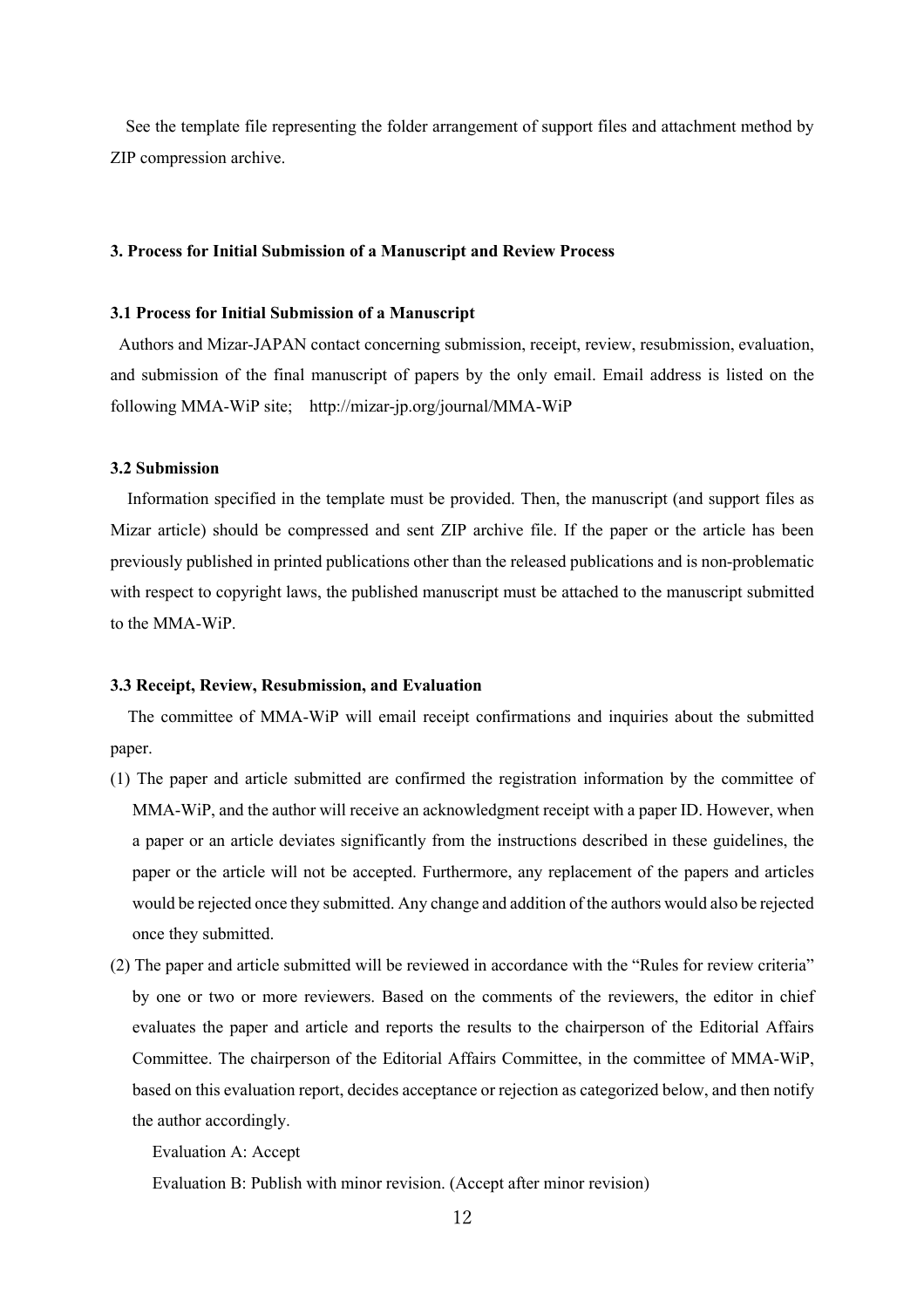Evaluation C: Refer back to the authors for clarifications before the decision on acceptance. (Review after major revision)

Evaluation D: Not to be published. (Reject)

- (3) The author who received Evaluation B or C from reviewers should revise a manuscript and must submit a revised manuscript with a response to the reviews and requirements within two months after receipt of the evaluation report. All corrected places in revised manuscripts should be highlighted or written in red for easy identification. In addition, the author should clarify the contents and locations of corrections per each inquiry from reviewers. Papers may be regarded as withdrawn by authors when authors do not submit a revised manuscript within two months after receipt of the evaluation report. Submission of the revised manuscript after the completion of withdrawal procedures is considered as a new submission, and receipt, review, and evaluation will be treated in the same way as the initial submission.
- (4) Notification of acceptance will be sent to the author if the submitted manuscript is Evaluation A, and accepted for publication in MMA-WiP.
- (5) Notification of rejection will be sent with reasons for the rejection if the manuscript decided to be Evaluation D. If unable to accept the reason for rejection, authors can file a written opposition up to two times.
- (6) Paper screening procedure follows the steps described above, and the committee of MMA-WiP shall not be held responsible for any liabilities incurred.
- (7) Paper and article submitted to the MMA-WiP must not be submitted to other journals.

### **3.4 Procedures Following Acceptance**

3.4.1 Submission of Final Manuscript

he author who receives the notification of acceptance must register the necessary information (only when instructed by the committee of MMA-WiP) and submit the final manuscript. The following final manuscript data should be stored in a compressed folder and sent to the MMA-WiP.

- (1) A set of manuscript data files (LaTeX, MS-Word and all other files)
- (2) Support files (e.g., Mizar article)
- (3) Typeset example for the paper (PDF file)

### 3.4.2 Proof-reading by the author

As a general rule, the author will be asked to proof-read the final copy only once.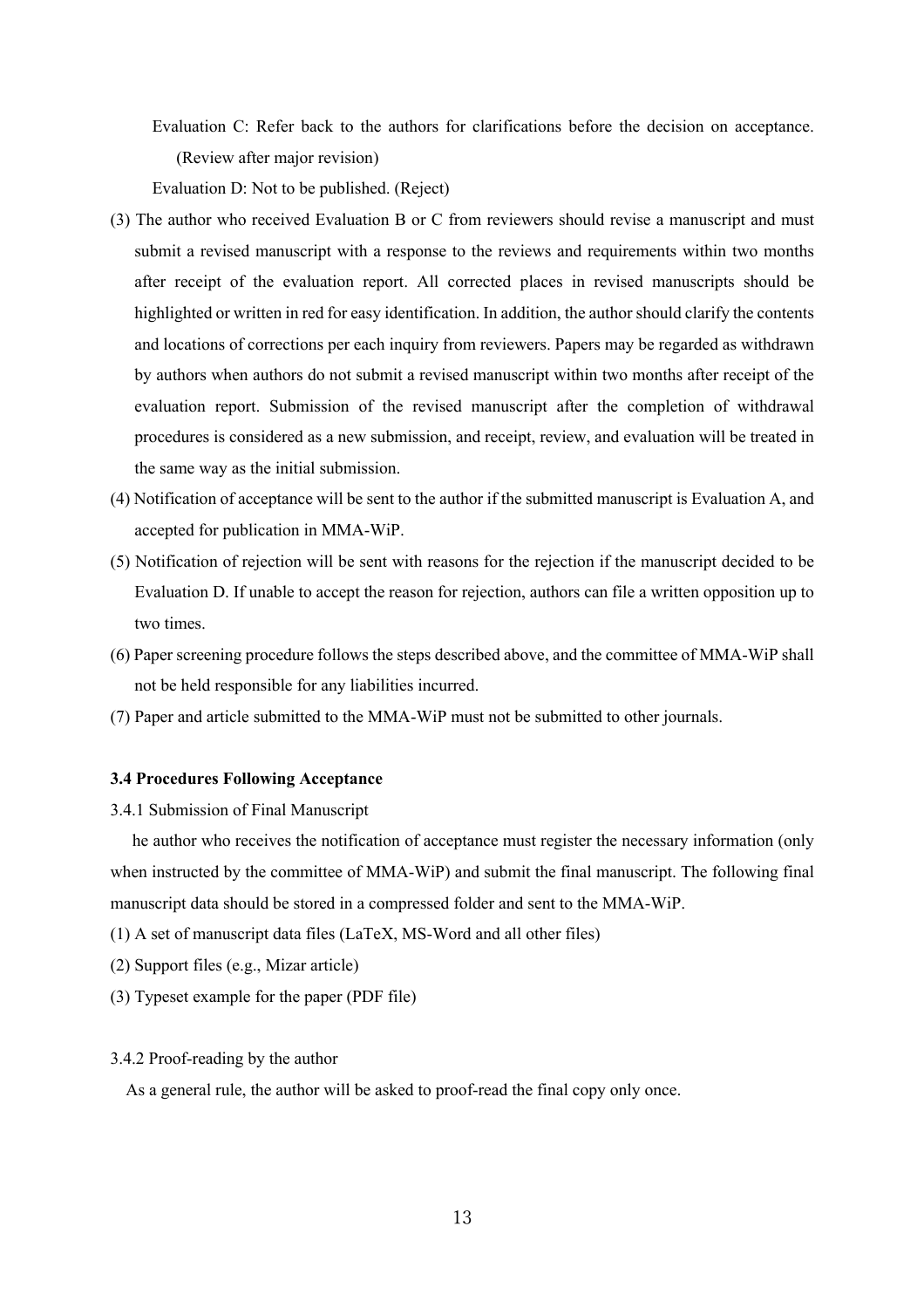# .**Article-Processing Charge and Publication Fee**

It is free of Article-Processing Charge and Publication Fee.